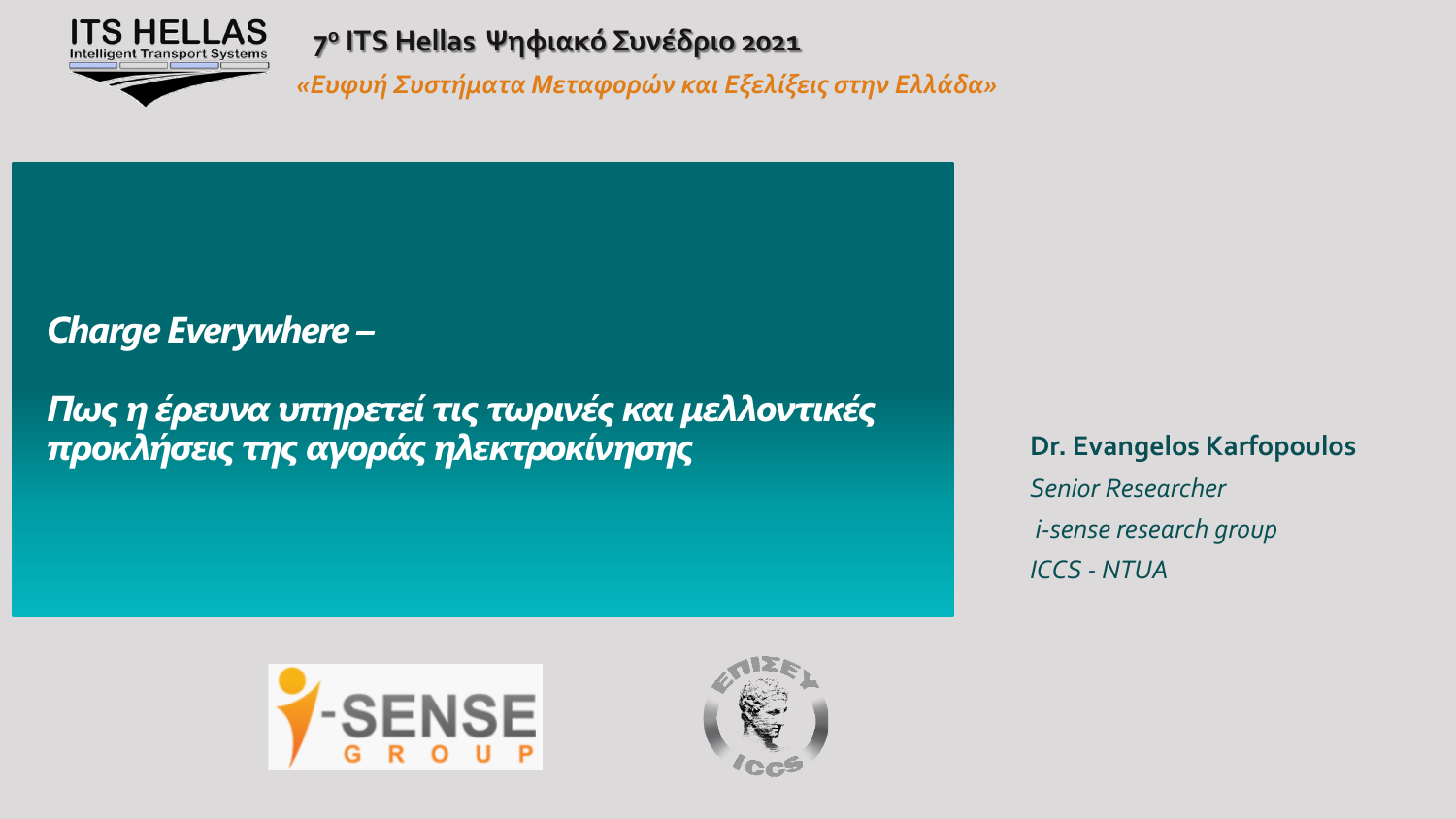

*«Ευφυή Συστήματα Μεταφορών και Εξελίξεις στην Ελλάδα»* 

❑ Research directions

❑ Current trends towards user-centric charging technologies and services

❑Emobility platform - the ring to bind all actors

❑Emobility research challenges - trends

**Content**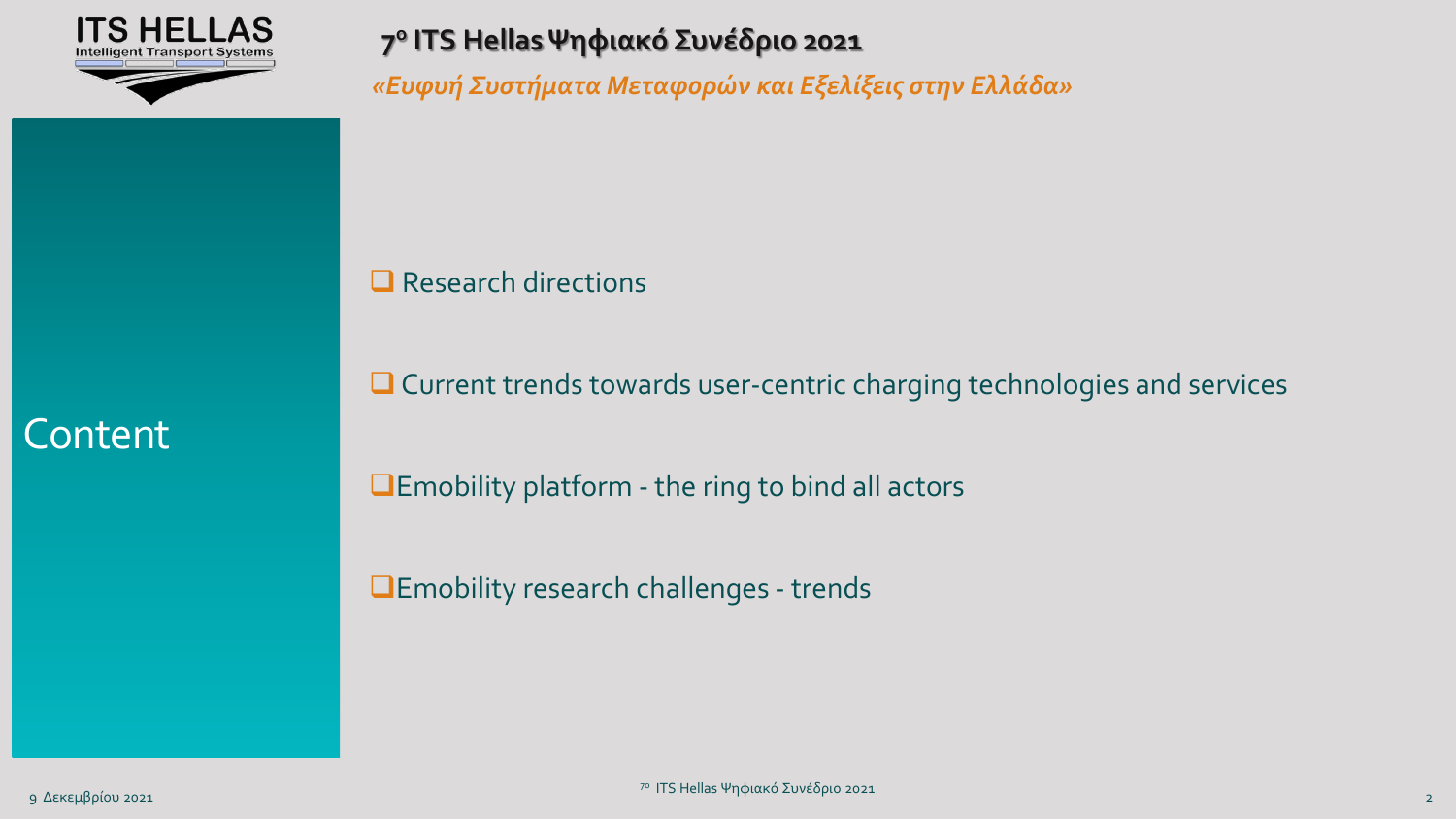

*«Ευφυή Συστήματα Μεταφορών και Εξελίξεις στην Ελλάδα»* 



*https://www.elviten-project.eu/en/*

Research

**Directions** 

7ο ITS Hellas Ψηφιακό Συνέδριο 2021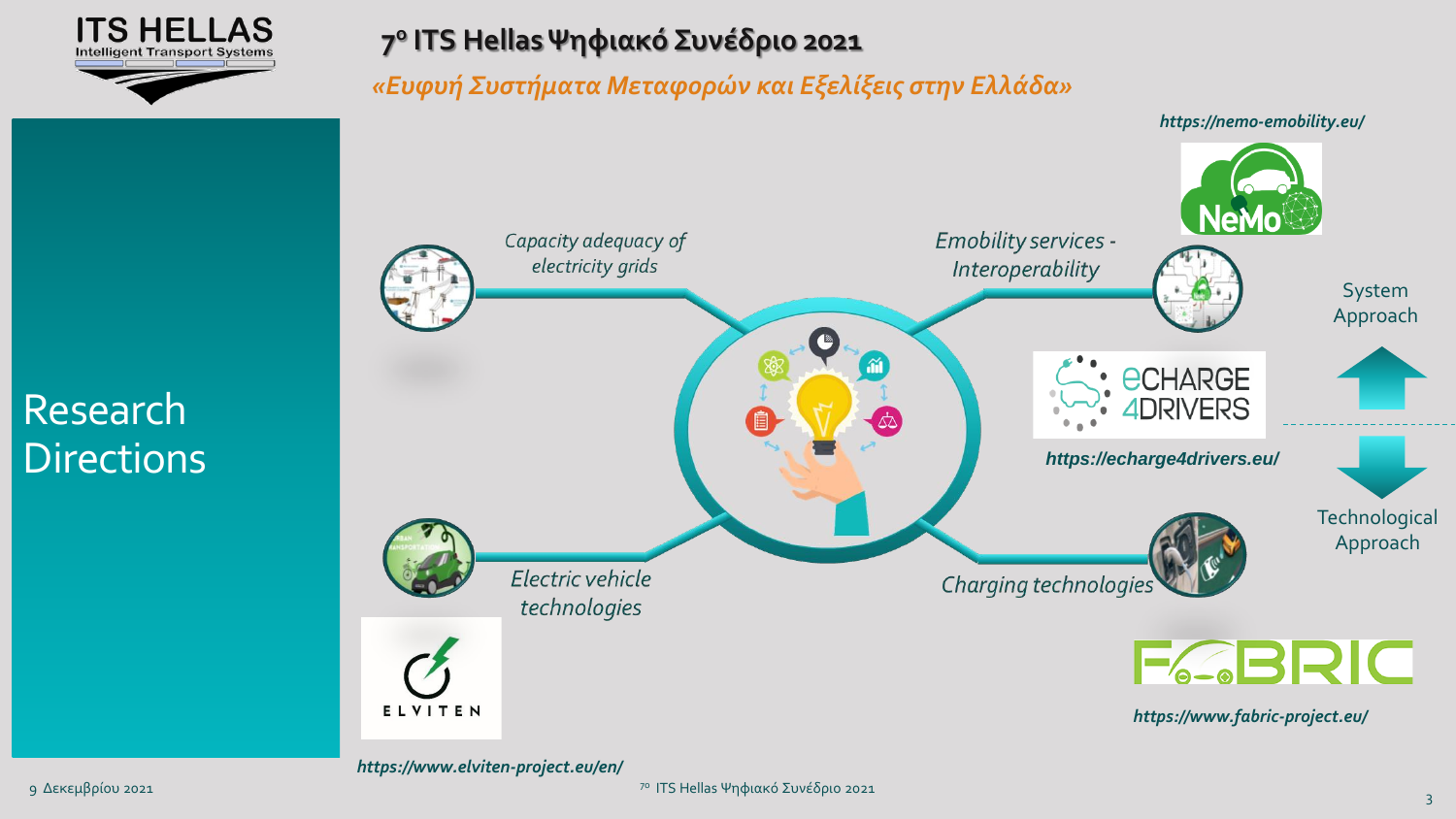

*«Ευφυή Συστήματα Μεταφορών και Εξελίξεις στην Ελλάδα»* 



Current trends towards usercentric charging technologies and **services**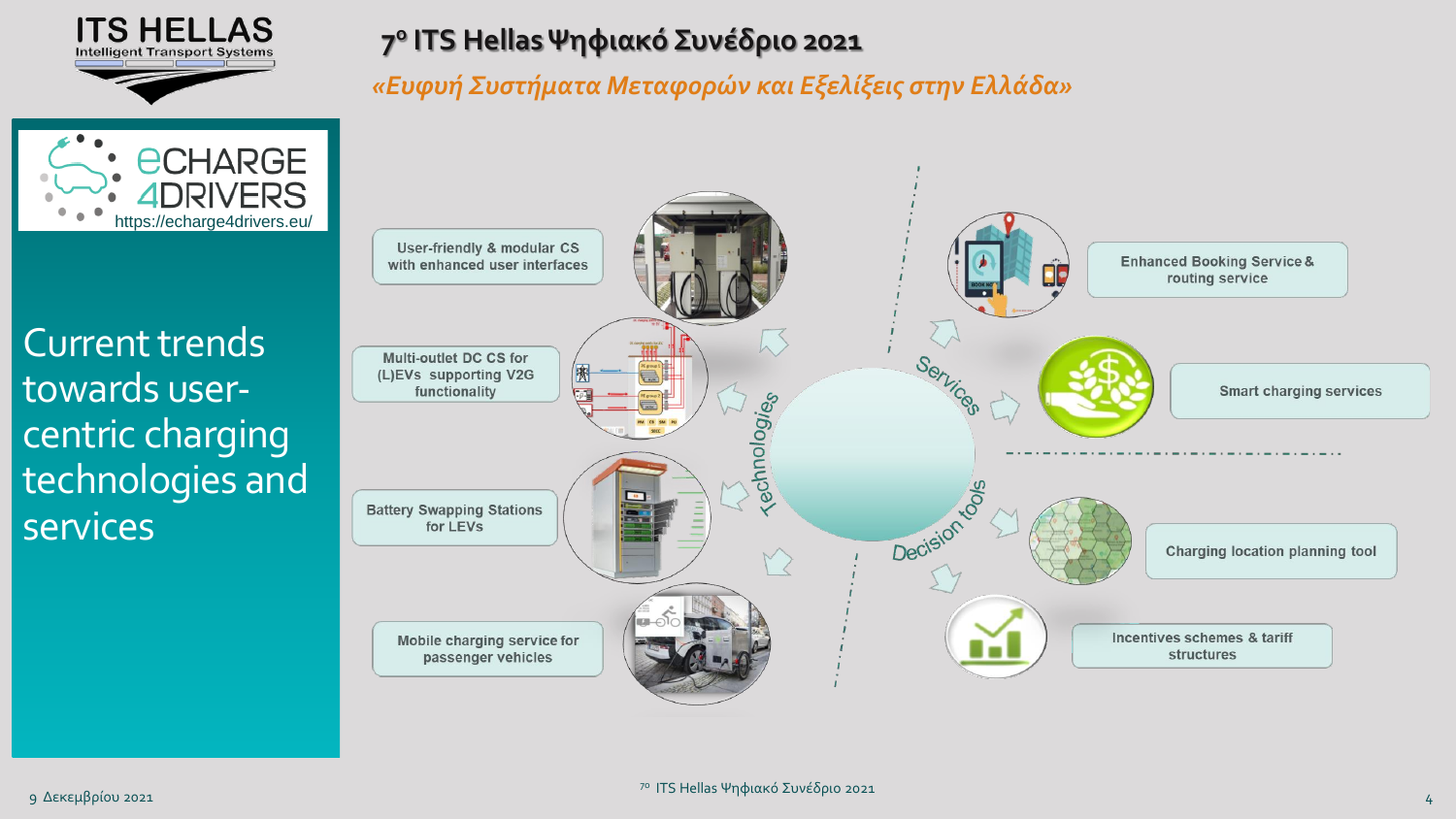

*«Ευφυή Συστήματα Μεταφορών και Εξελίξεις στην Ελλάδα»* 



Current trends towards usercentric charging technologies and services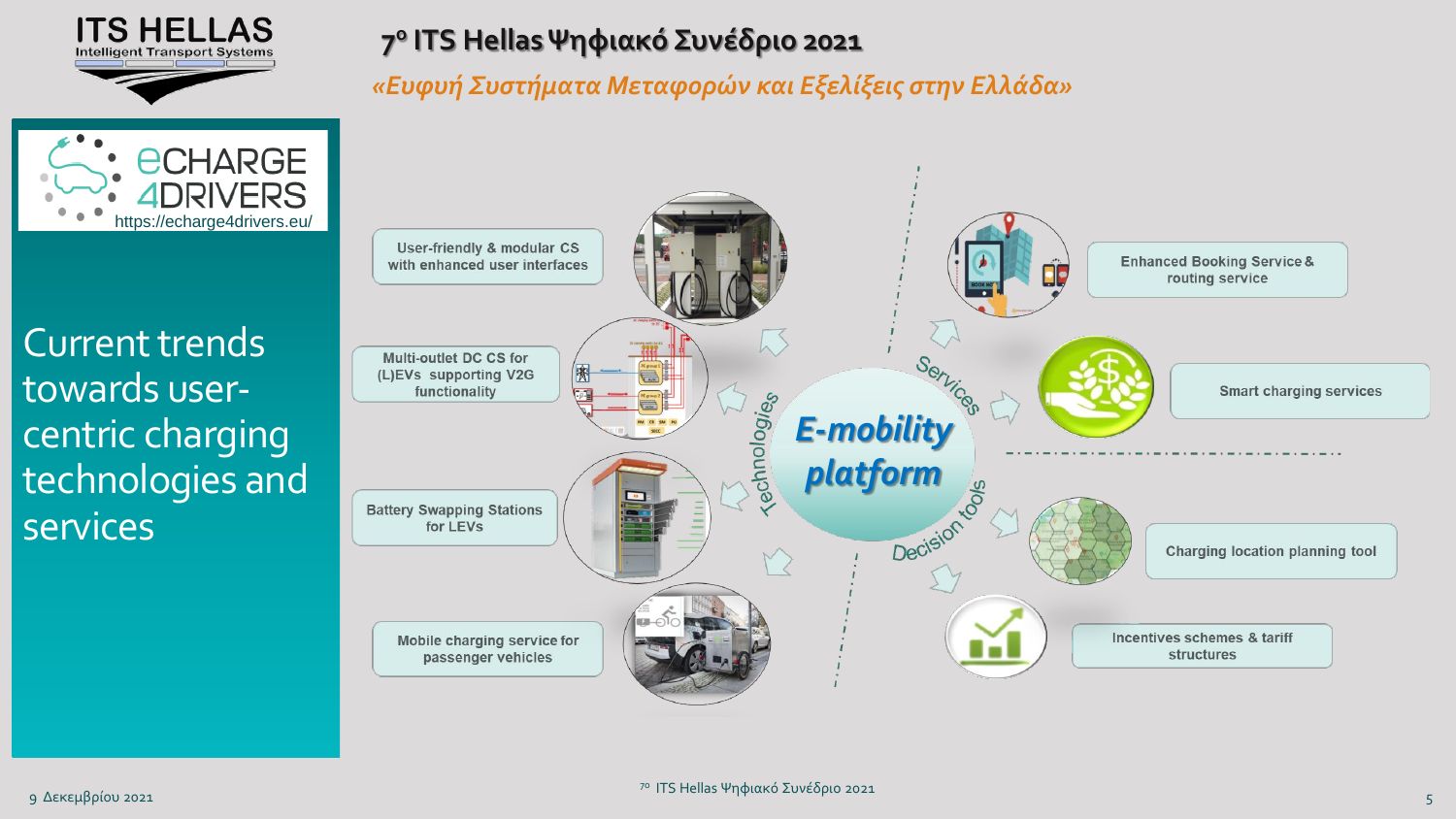

*«Ευφυή Συστήματα Μεταφορών και Εξελίξεις στην Ελλάδα»* 

# E-mobility platform – the ring to bind all actors

#### **CPO services**

- Asset management
- CS network visualization
- Asset & operational analytics
- Remote controllability
- Booking functionality
- User &role management

#### **eMSP services**

- User contracts- RFID
- Mobile authentication (QR, NFC codes)
- Dynamic tariff schemes support (energy/time)
- Statistics/reporting
- Booking as a service
- Smart charging\*

# **EVerywhere.**

**Electromobility Made Simple** 

#### **User services**

- Android and iOS support
- Criteria based overview of the CPs in proximity (type/prices/occupancy)
- Favourite CP
- Booking option
- Support multi-payment methods (wallet, credit card, paypal, cryptocoin option\*)
- Start charging without RFID
- Charging monitoring
- Charging Session & wallet transaction logs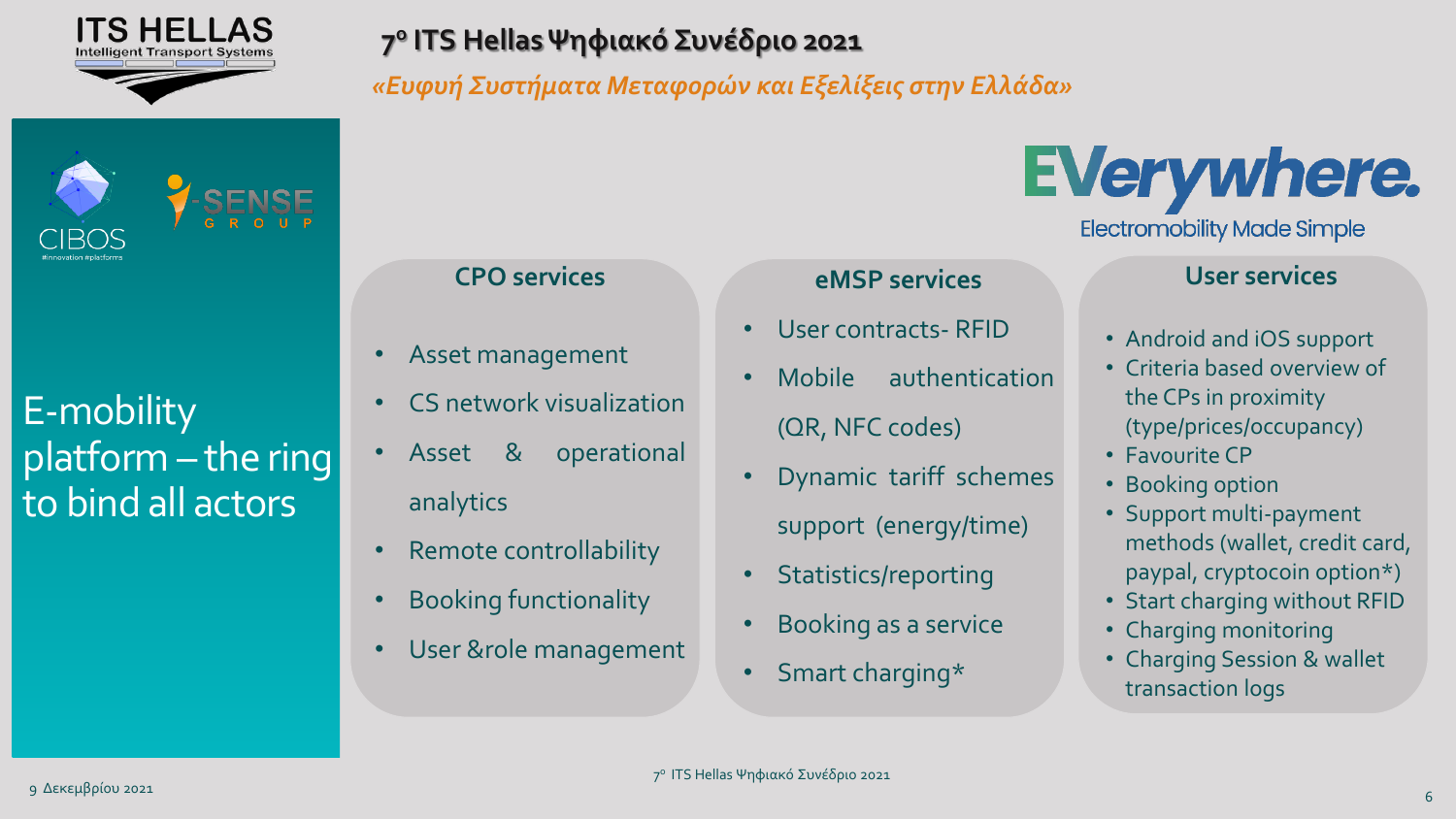

*«Ευφυή Συστήματα Μεταφορών και Εξελίξεις στην Ελλάδα»* 



E-mobility Research challenges

*Does booking service bring real added value?*

> *How multi-users requests can be handled by a route planner?*

*Design of new tariff schemes to reflect charging costs and penalties for improper use of CS*

*Accessibility principles, especially for users with impairments, are not yet prepared*

*Dynamic/Opportunistic EV aggregation capacity for V2X services*

> *Is ISO15118 the protocol to ensure interoperability?*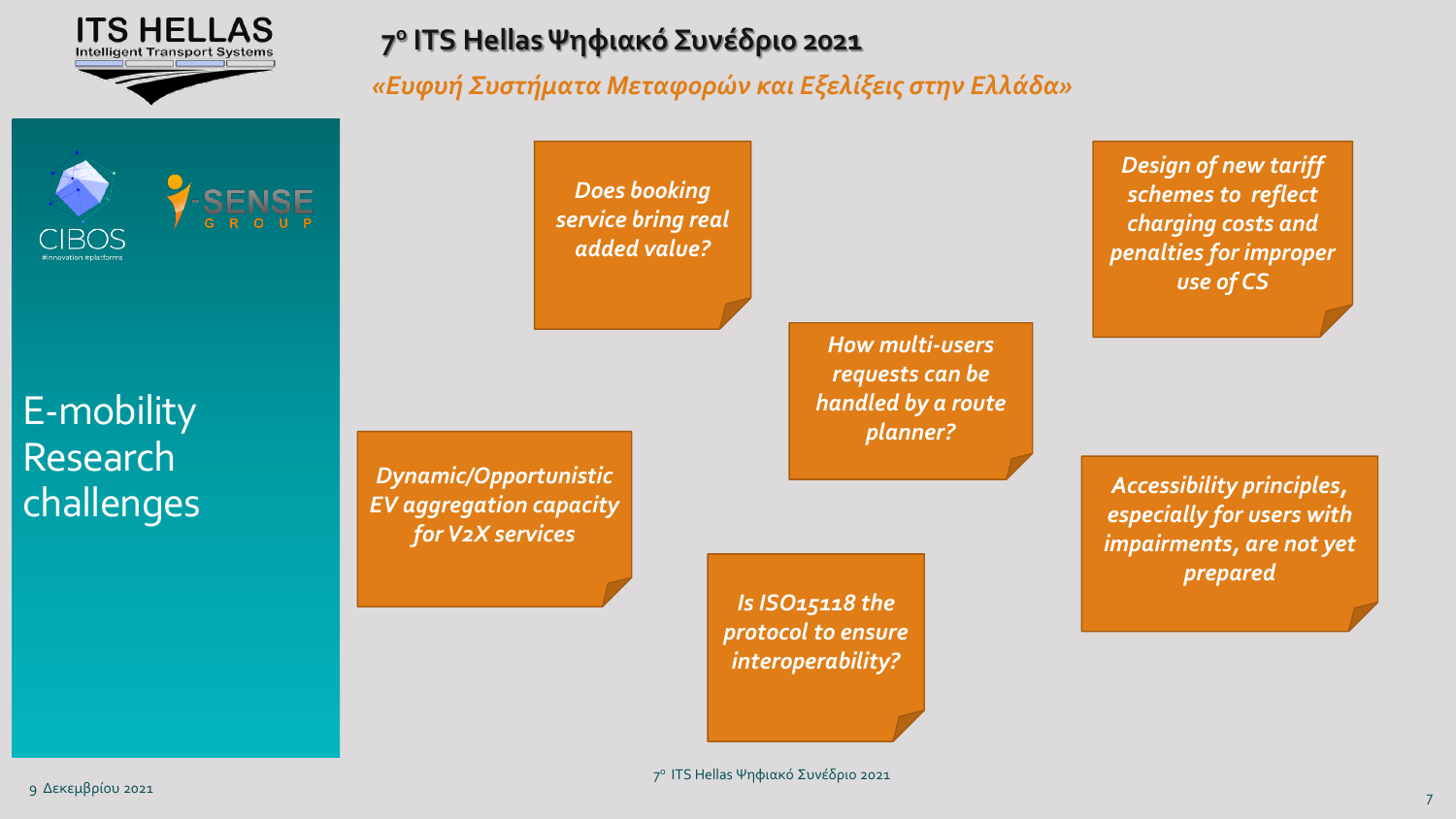

# E-mobility Research challenges

### **7 ο ITS Hellas Ψηφιακό Συνέδριο 2021**

*«Ευφυή Συστήματα Μεταφορών και Εξελίξεις στην Ελλάδα»* 

Understand the value propositions V2X services can deliver to the EV users and the involved actors

Extract the flexibility capacity needs at different grid levels

Assess the battery degradation cost

Services unlocking new business opportunities and enabling dynamic aggregation and multi-objective EV management